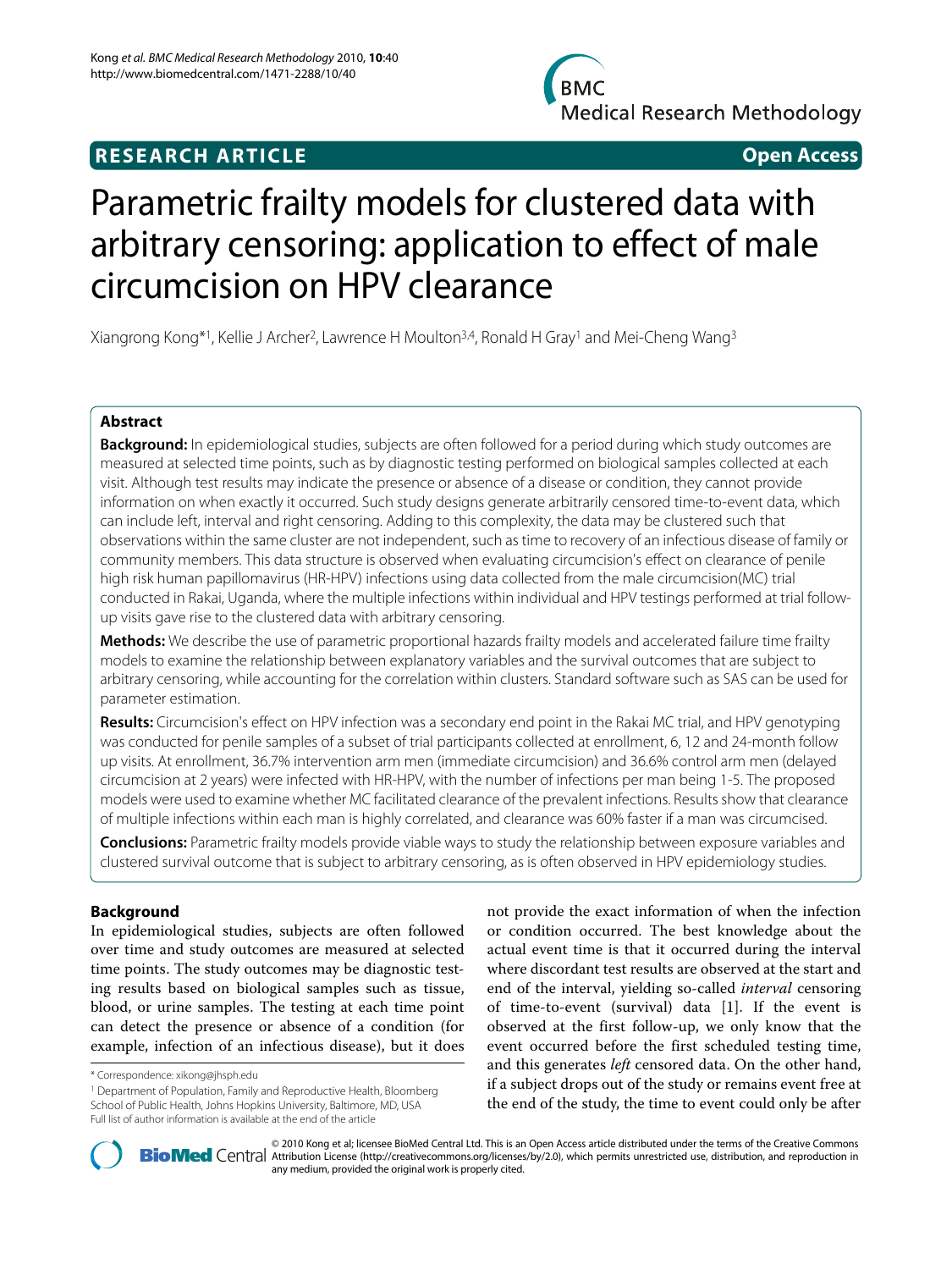the last observed testing time, which corresponds to the well-known *right* censoring. When it is of interest to evaluate the effect of treatment on time to event occurrence, many analysts use either the end point [\[2](#page-7-1)] or the midpoint of the interval where discordant results were observed as the actual event times. The former way introduces "time aggregation" bias when estimating the hazard rate, while the latter mid-point method reduces timeaggregation bias under certain conditions [\[3](#page-7-2)]. For unbiased estimation of the treatment or exposure effect, approaches that directly model the likelihood of the arbitrarily censored data (including left, interval and right censoring) can be used [\[4](#page-7-3)]. Other than the presence of arbitrarily censored data, what can further complicate the analysis is the presence of clustered data where the study subjects are correlated within each cluster, such as patients visiting the same clinic in a multi-site study, members within the same family or community, or repeated testing on the same subject. The Cox regression model has been extended for clustered time-to-event data to model the marginal distributions without full specification of the correlation structure between the clustered observations [[5,](#page-7-4)[6\]](#page-8-0), though it has only been established for data with non-informative right censoring. For clustered data with interval censoring, [[7\]](#page-8-1) introduces the use of conditional proportional hazards model (i.e. semiparametric frailty model), and briefly discusses the advantages of parametric frailty models. In this paper we describe the use of parametric frailty models to assess treatment or exposure effect on time to a well-defined event for clustered survival data with arbitrary censoring, which includes left, right, as well as interval censoring. The model estimation can be carried out using existing software, such as SAS (SAS Institute, Inc., Cary, NC) PROC NLMIXED. The method is illustrated through the application on data collected from a randomized clinical trial of male circumcision (MC) conducted in Rakai, Uganda, and the current study purpose is to evaluate the effect of MC on clearance of penile high risk human papillomavirus (HR-HPV) in HIV-negative men.

The following section provides a brief introduction about the HR-HPV data to exemplify the problem of interest. Statistical notations and the proposed model are then presented through the context of the example. Parameter estimation can be realized using SAS and the SAS code for this example is provided. The analytical result on the HR-HPV data is subsequently presented. We conclude with discussion about the general use of the proposed model for clustered survival data with arbitrary censoring.

## **Example: Effect of Male Circumcision on HR-HPV clearance**

A clinical trial of MC was conducted on initially HIVnegative uncircumcised men aged 15-49 years in Rakai

District of Uganda during 2003-2006 [\[8](#page-8-2)[,9](#page-8-3)]. Approximately 5000 men were enrolled in the trial and randomized to either immediate circumcision (intervention arm) or delayed circumcision after 24 months (control arm). At enrollment and follow-ups scheduled at 6, 12, and 24 months, variables about participant sociodemographic characteristics, sexual risk behaviors and symptoms of sexually transmitted infections were recorded using questionnaires. Penile swabs were collected by clinicians from the preputial cavity of uncircumcised men and from the coronal sulcus/glans of circumcised men. Circumcision effect on HPV was a secondary endpoint in the trial and HPV testing was performed restricted to consistently HIV-negative married men with concurrently enrollment wives. HPV testing was performed on samples collected at all four visits only for a subset of randomly selected 330 such men (39.5%) in the intervention arm and 314 men (39.1%) in the control arm due to resource limitation. Roche HPV Linear Array (Roche Diagnostics, Indianapolis, IN) was used for HPV genotyping. The fourteen genotypes 16, 18, 31, 33, 35, 39, 45, 51, 52, 56, 58, 59, 66, and 68 were considered HR-HPV, that is, carcinogenic viral genotypes. Therefore, for each participant at each visit, there are fourteen binary indicators indicating the presence or absence of the fourteen HR-HPV genotypes, respectively. At enrollment, the intervention and control arm were comparable in sociodemographic and sexual behavioral characteristics [\[10\]](#page-8-4); the prevalence of HR-HPV was also comparable, with 36.7% men being positive on at least one HR-HPV genotype in the intervention arm and 36.6% in the control arm. One particular interest with this dataset is to study whether MC facilitates HR-HPV clearance process since foreskin provides a reservoire for viral protein expression. We studied circumcision's effect on clearance of enrollment prevalent HR-HPV infections, and the prevalent infection profile is summarized in Table 1 (upper panel).

Clustered data structure arises in this dataset, as each participant (a cluster) had testing results for the fourteen HR-HPV genotypes. A person with multiple infections may contribute multiple events (i.e. clearances) that are likely to be highly correlated. The exact clearance time point is unavailable, but it is known to be either before the first subsequent visit (left censored), or lie within an interval between two visits (interval censored), or after the last follow-up visit (right-censored).

# **Methods**

## **Notations**

Let *T* denote the random variable for the time to event. Assume there are *n* clusters in the study, and the *i*th cluster  $(i = 1, 2, \cup, n)$  has  $j = 1, 2, \cup, n_i$  observations. In the HR-HPV example, *T* is the time to clearance of an HR-HPV infection, and each participant is a cluster. For a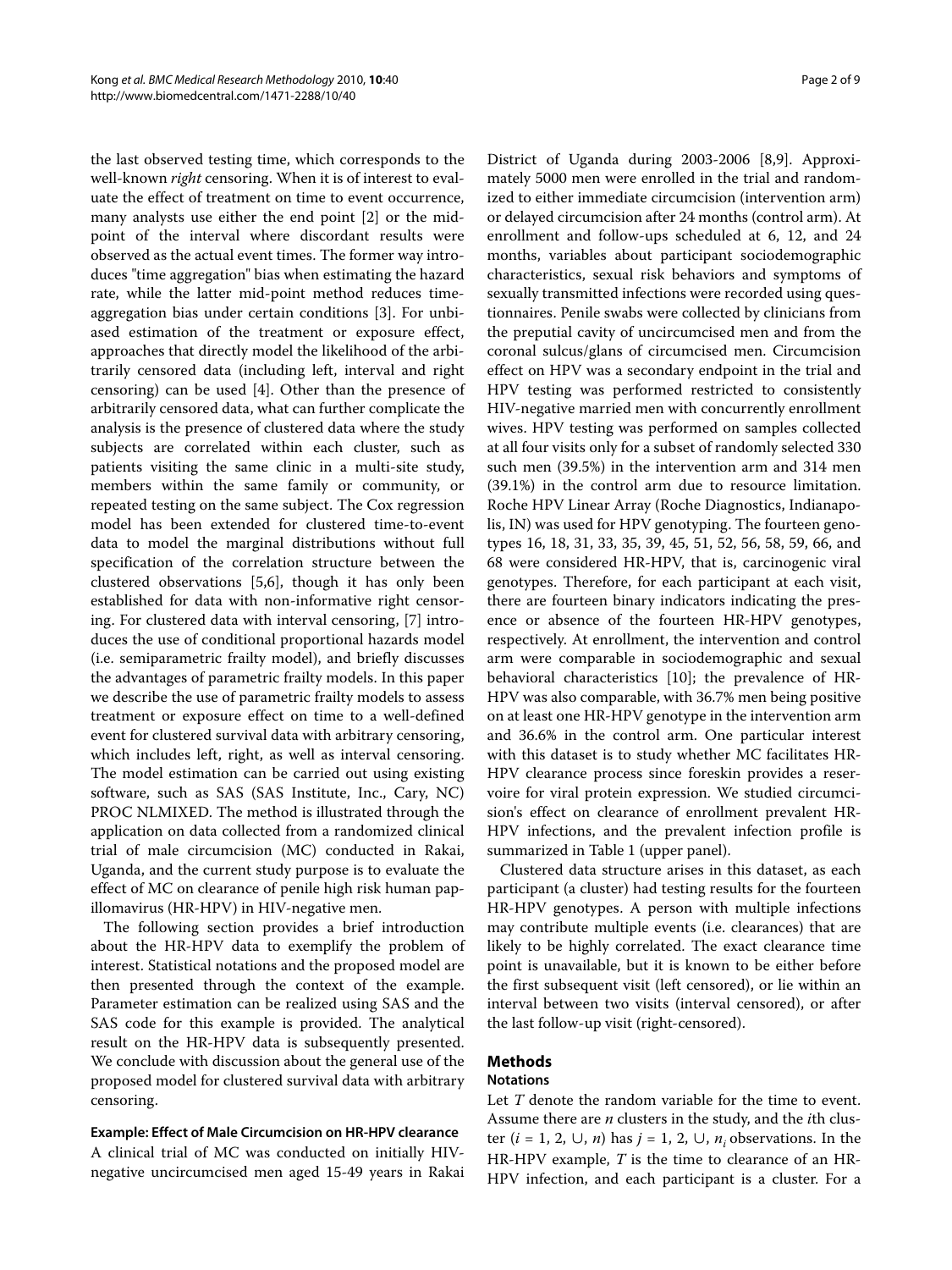|                                                         | <b>Intervention</b><br>$n = 330 (%)$ | Control<br>$n = 314 (%)$ | Prevalence<br>Rate Ratio (I/C) | 95% Confidence<br><b>Interval</b> |
|---------------------------------------------------------|--------------------------------------|--------------------------|--------------------------------|-----------------------------------|
| No. of men infected<br>with Any HR-HPV                  | 121 (36.7)                           | 115(36.6)                | 1.00                           | $(0.82 - 1.23)$                   |
| Single HR-HPV                                           | 77 (23.3)                            | 80 (25.5)                | 0.92                           | $(0.70 - 1.20)$                   |
| Multiple HR-HPVs                                        | 44 (13.3)                            | 35(11.1)                 | 1.20                           | $(0.79 - 1.81)$                   |
| Total No. of infections<br>No. of infections<br>cleared | 180                                  | 169                      |                                |                                   |
| by 6-month                                              | 112(62.2)                            | 98 (58.0)                |                                |                                   |
| by 12-month                                             | 141 (78.3)                           | 123 (72.8)               |                                |                                   |
| by 24-month                                             | 171 (95.0)                           | 161 (95.3)               |                                |                                   |

**Table 1: Enrollment prevalence of HR-HPV infections and observed clearance proportions in the intervention arm (I) and the control arm (C).**

person with single genotype HR-HPV infection,  $n_i = 1$ ; while if a person has multiple HR-HPV genotype infections,  $n_i$  > 1, and the clearance of these multiple infections is not independent. For the *j*th HR-HPV genotype infection ( $j = 1, 2, \cup, n_i$ ) on the *i*th participant,  $t_{ij}$  is the actual clearance time which is not exactly observed. Let (*aij*, *bij*] denote the interval where the clearance occurs, i.e.  $a_{ii} < t_{ii}$ ≤ *bij*. If a prevalent infection of genotype *j* for person *i* is observed to be cleared at first follow-up, then  $a_{ii} = 0$ , and  $t_{ii} \le b_{ii} = 6$  months, which corresponds to a left censored observation; if it is never cleared during the trial period, then  $a_{ii}$  = 24 months (the last follow-up time), and  $a_{ii} < t_{ii}$  $∞$  (the upper bound  $b_{ij}$  can be viewed as  $∞$ ), which is a right censored observation.

Suppose there are *p* explanatory variables, which can include the variable indicating treatment arm and other covariates that may be of interest, and let  $\mathbf{x}_{ii}$  denote the vector of explanatory variables for the *j*th infection in person *i*. Without loss of generality, we only consider one explanatory variable for treatment arm, and  $x_{ii} = 1$ denotes intervention and  $x_{ij} = 0$  denotes control. Note that treatment arm for the fourteen HR-HPV genotypes is identical for each participant, although in general applications,  $\mathbf{x}_{ii}$  can be different for different observations belonging to the same cluster.

## **Parametric Proportional Hazards Frailty Model**

Let  $h(t)$  denote the hazard function representing the "hazard" (i.e. the instantaneous rate) of clearance at time *t*. To examine the treatment effect on clearance, we can model the hazard to be a function of the explanatory variables, while at the same time including a random effect to account for the correlation between the multiple HR-HPV genotype infections on such infected participants.

For example, as in [\[7](#page-8-1)], for clearance of the *j*th infection on person *i*, we can use the conditional proportional hazards model (or semiparametric frailty model):

## $h_{ij}(t; \mathbf{x}) = h_0(t) \exp(x'_{ij}\beta + \xi_i), \text{ for } j = 1, 2, \dots, n_i \text{ and } i = 1, 2, \dots, n.$

Without the  $\xi$ <sub>*i*</sub> term, expression 1 is just the ordinary Cox proportional hazards model, where  $h_{ii}(t; \mathbf{x})$  is the "hazard" for clearance of the *j*th genotype infection in person *i*,  $h_0(t)$  is the baseline hazard for a person with all explanatory variables being zero. The  $\xi$ <sub>i</sub> term in expression 1 represents a random effect realized on the *i*th person. It is assumed to follow a prior distribution, such as a normal distribution, or equivalently  $\exp(\xi_i) \sim$  a log-normal distribution. The use of the normal random effect *ξi* on *t* (through the hazard function) is one way of introducing correlation within the *i*th cluster, and is similar to that in linear mixed effects or generalized linear mixed effects models. Because the same realization value of  $\xi$ <sub>i</sub> (from its prior distribution) is shared by observations on the multiple HR-HPV genotype infections within the *i*th person (thus its' subscript does not depend on *j* which indexes genotype), it is therefore taken into account of the dependence between the clearance times of these multiple HR-HPV infections. One advantage of using normally distributed random effect is that more complicated correlation structures between observations, such as multi-level correlations, can be handled naturally by extending the use of a univariate normal random effect to multivariate normal random effects [\[11,](#page-8-5)[12\]](#page-8-6).

Direct estimation of the coefficient parameters from model 1 by maximizing the likelihood may not be available with standard software such as SAS. To reduce the computation complexity, we further assume a parametric form on the clearance time for participants in the control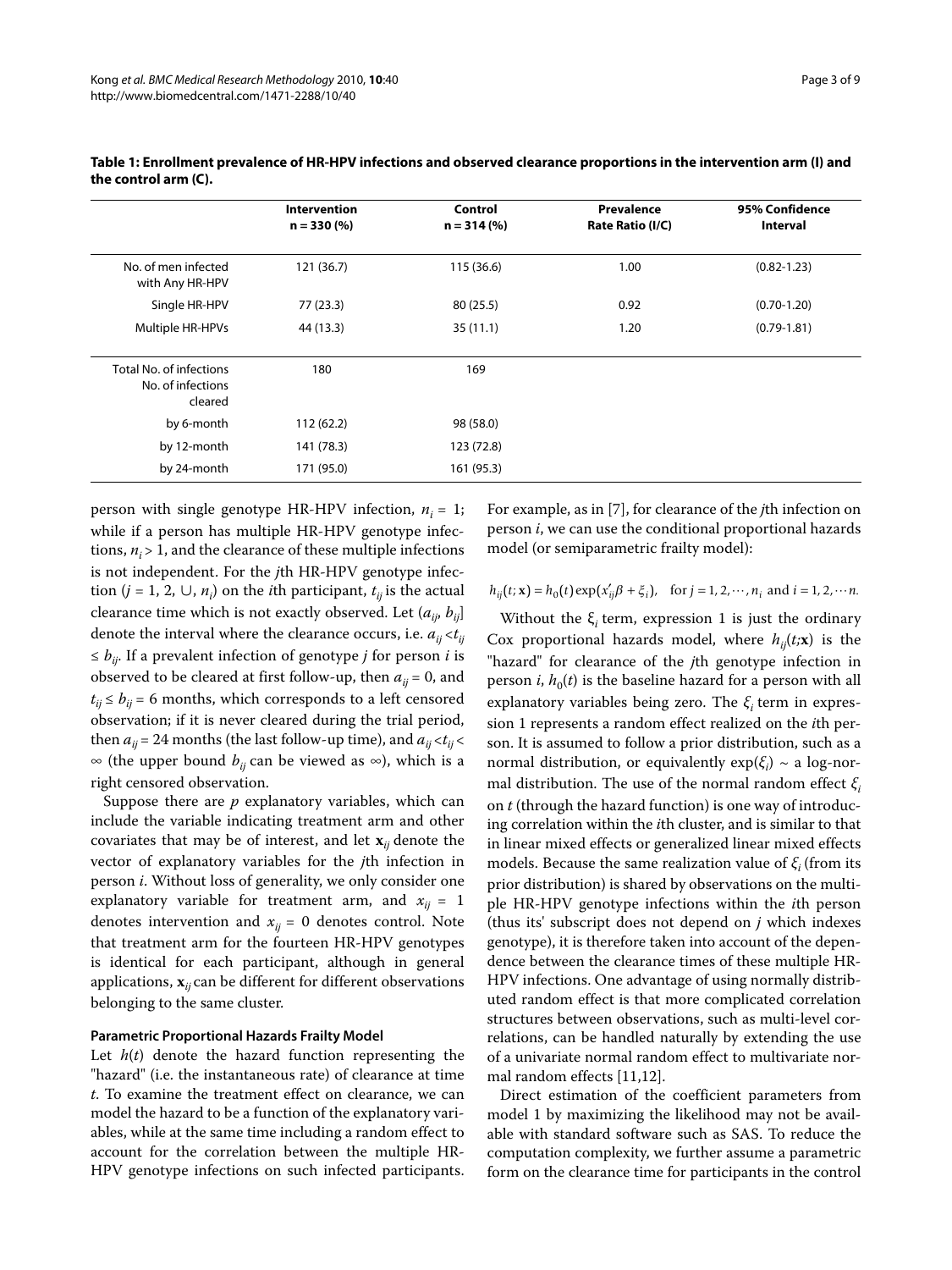arm, for example, conditional on the random effect *ξ*for a person in the control arm, let time to clearance of any HR-HPV infection have a Weibull distribution. That is  $h_0(t) = \gamma \alpha_0 t^{\gamma-1}$ , where  $\gamma(\gamma > 0)$  and  $\alpha_0$  are the shape and scale parameters respectively for the Weibull distribution. The hazard function for Weibull distribution is a monotone function of *t* [[13\]](#page-8-7) (Figure [1a](#page-3-0)). The Gompertz distribution introduced for describing human mortality [[4\]](#page-7-3) is another parameteric distribution that has the proportional hazards property, and can be considered in the proportional hazards frailty model 1 .

Plugging  $h_0(t)$  into expression 1, for the *j*th HR-HPV infection in person *i* with explanatory variables  $x_{ij}$ ,  $j = 1$ , 2,  $\cup$ ,  $n_i$ ,  $i = 1, 2, \cup$ ,  $n$ , the Weibull frailty model for clearance is:

$$
h_{ij}(t; \mathbf{x}) = \gamma \alpha_{ij} t^{\gamma - 1}
$$
  
where  $\alpha_{ij} = \exp(\beta_0 + x_{ij}'\beta + \xi_i)$  and  $\xi_i \sim \text{Normal}(0, \sigma^2)$ .

where the random frailty effect is assumed to follow a normal distribution with zero mean (i.e. exp (*ξi* ) ~lognormal distribution). Model 2 implies that conditional on the random frailty  $\xi_i$ , the clearance of any HR-HPV infec-

tion follows a Weibull distribution with shape parameter *γ* and scale parameter  $\alpha_{ij} = \exp(\beta_0 + x'_{ij}\beta + \xi_i)$ , where circumcision's effect on clearance is quantified by its' coefficient parameter  $β$ .  $ξ<sub>i</sub>$  is the random effect shared by the multiple infections within the same person. Given a value of  $\xi_i$ , the hazard ratio of HR-HPV clearance

Therefore, if *β* estimated from the data is significantly larger than 0, then  $exp(\beta) > 1$ , indicating the instantaneous clearance rate is larger if a participant was circumcised than not circumcised.

between the intervention and control arm is exp (*β*).

## **Parametric Accelerated Failure Time Frailty Model**

The Weibull frailty model given in 2 can be equivalently expressed in terms of the survivor function of the Weibull distribution as:

$$
S_{ij}(t; \mathbf{x} \mid \xi_i) = \exp(-\alpha_{ij}t^{\gamma})
$$
\n(3)

<span id="page-3-0"></span>

on estimated parameter values for the intervention arm (I) and control arm (C). The Weibull hazard function is a monotonically decreasing function, whereas the log-logistic hazard funtion is a unimodal function that may better describe the natural history of HPV. (b): Conditional hazard ratio between the intervention and control arms from the two models. The Weibull model imposes a constant ratio, whereas the log-logistic model allows the clearance rate ratio to change over time.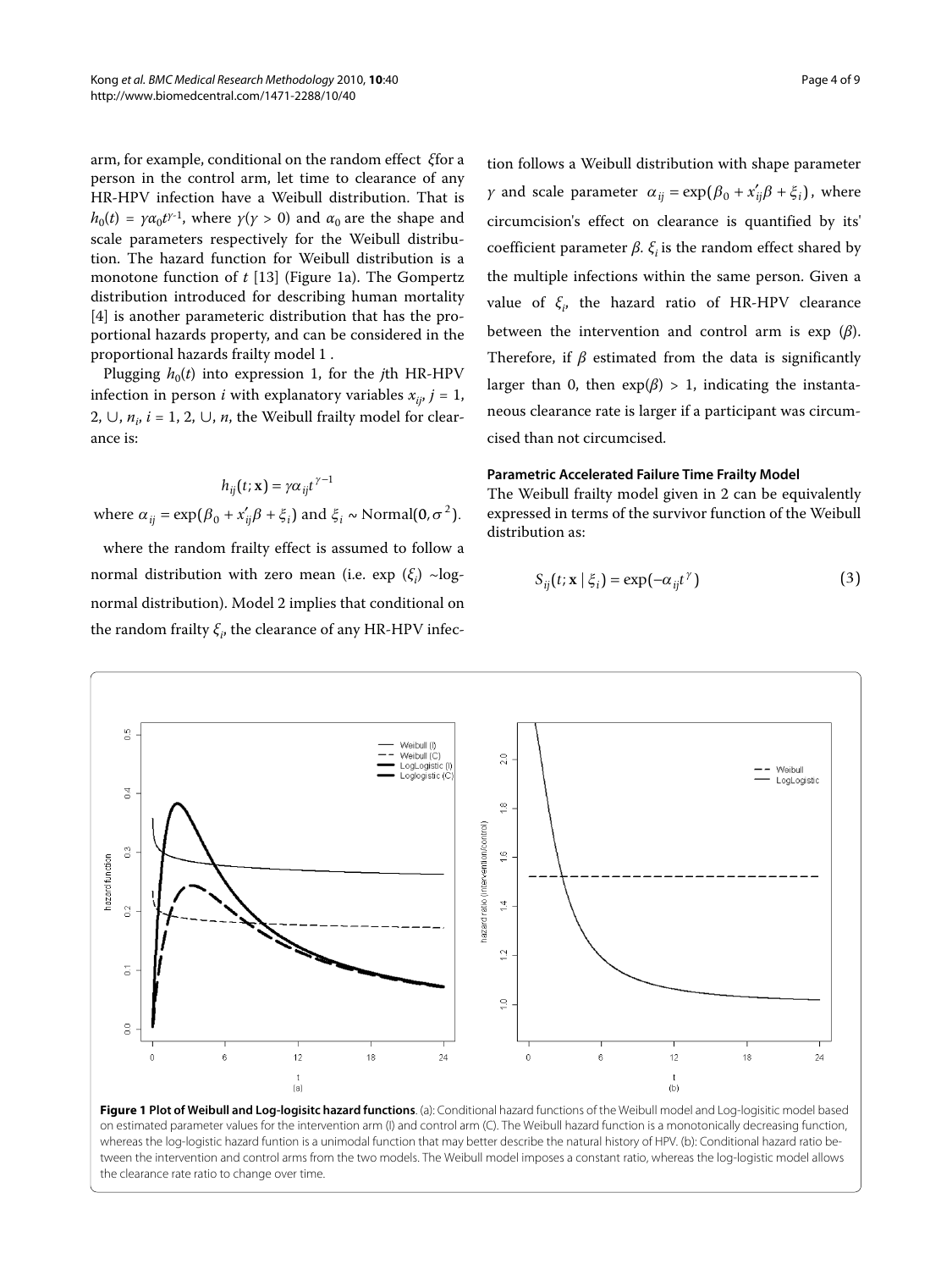$$
=S_0\left(\exp\left(\frac{1}{\gamma}(x_{ij}'\beta+\xi_i)\right)\cdot t\right) \tag{4}
$$

where  $S_0(t)$  is the baseline survivor function of the conditional Weibull distribution, that is,  $S_0(t) = \exp(-\alpha_0 t^{\gamma})$ , where  $\alpha_0 = \exp(\beta_0)$ . Thus we have  $S(t, x = 1 | \xi_i) = S(\exp(\frac{1}{\gamma} \beta) \cdot t, x = 0 | \xi_i).$ 

Therefore, for a specific participant, the clearance process for an uncircumcised man is e*<sup>β</sup>*times of the clearance process if the man was circumcised, implying circumcision accelerates HR-HPV clearance with a factor of exp( $\frac{1}{\gamma}$ β).

Conditional on the random effect, expression 4 corresponding to Weibull distribution in fact belongs to the family of parametric accelerated failure time (AFT) models [[4\]](#page-7-3). For clustered survival data, the *general* AFT model with normal random frailty effect can be written as:

$$
S_{ij}(t \mid \xi_i) = S_0(\exp(x_{ij}\beta + \xi_i) \cdot t), \tag{5}
$$

where  $\mathcal{E}_i$  ~Normal (0,  $\sigma^2$ ),  $\mathcal{S}_0(\cdot)$  is the baseline survivor function of a parametric survival distribution, such as Weibull distribution, log-normal distribution, generalized gamma distribution, log-logistic distribution, generalized *F* distribution [[13](#page-8-7)], and inverse Gaussian distribution [[4\]](#page-7-3). Compared to parametric proportional hazards models where only few distributions have the proportional hazard property, this family of models comprehends a broader class of parametric survival distributions and allows for more flexibility on the shape of the conditional hazard function. It can be shown that AFT models can be expressed in log-linear model form [\[4](#page-7-3)], where it is easy to see that the predictor variables act additively on the logarithm of the survival time *T*, or equivalently multiplicatively on *T* itself. Conditional on a given value of the frailty effect *ξi* in the AFT model 5, exp (*β*) has the interpretation of the ratio of the median (or any percentile) survival times between intervention and control arms. Moreover, Additional file [1](#page-7-5) shows that the AFT frailty model also provides a marginal interpretation of the treatment effect, where -*β* is the average log ratio of the clearance times between intervention and control

arms, i.e. 
$$
E[log \frac{T(x=1)}{T(x=0)}] = -\beta
$$
.

It is important to notice that, however, except for the Weibull distribution (including the exponential distribution), other aforementioned distributions for AFT frailty models do not have the proportional hazards property and thus cannot be modeled as a proportional hazards frailty model given in 1, exp (*β*) consequently does not have the interpretation of conditional hazard ratio.

For the HR-HPV data, the proportional hazard frailty model 2 with Weibull distribution assumption implicitly imposes a constant instant clearance rate ratio (conditional on the random effect) over time between intervention arm and control arm (Figure [1](#page-3-0)b). The clearance rate ratio may however change over time. From Table 1, the majority of infections had cleared by year 2 in either arm, thus the clearance rate ratio should be close to 1; whereas the rate ratio by month 6 may be different from 1. The log-logistic distribution was also fit for the survivor function  $S(t|\xi_i)$  in the AFT frailty model 5. The hazard of loglogistic distribution is a unimodal function of *t* when its shape parameter is larger than 1 (Figure [1](#page-3-0)a), which may better capture the natural history of HPV infection. It also allows the clearance rate ratio between arms to change over time(Figure [1](#page-3-0)b). The log-logistic AFT random frailty model is:

$$
S_{ij}(t \mid \xi_i) = \frac{1}{1 + (\alpha_{ij} \cdot t)^{\gamma}}\tag{6}
$$

where  $a_{ij}$  = exp( $β_0 + x_{ij}β + ξ_i$ ), and  $ξ_i$  ~Normal (0,  $σ^2$ ).

## **Estimation of model parameters**

With parametric assumptions in model 1 or model 5, parameters (including fixed effects *β* and the variance of the random effect  $\sigma^2$ ) can be estimated using the maximum likelihood method. Recall that for the *j*th infection in the *i*th participant, the clearance time is observed to be in the interval of  $(a_{ij}, b_{ij}]$ , where  $a_{ij} = 0$  for left censored observations and  $b_{ij} = \infty$  for right censored observations. For the *ni* genotype HR-HPV infections in person *i*, their clearances can either be left, right, or interval censored. Without loss of generality, let *li* denote the number of left censored observations and *ri* denote the number of right censored observations, and hence  $n_i - l_i - r_i$  is the number of interval censored observations on person *i*. Thus the full likelihood on all participants can be written as:

$$
L = \prod_{i=1}^n \{ \int \prod_{j=1}^{l_i} [1 - S_{ij}(b_{ij} | \xi_i)] \cdot \prod_{j=l_i+1}^{l_i+r_i} [S_{ij}(a_{ij} | \xi_i)] \cdot \prod_{j=l_i+r_i+1}^{n_i} [S_{ij}(a_{ij} | \xi_i) - S_{ij}(b_{ij} | \xi_i)] \cdot f(\xi_i) d\xi_i \}
$$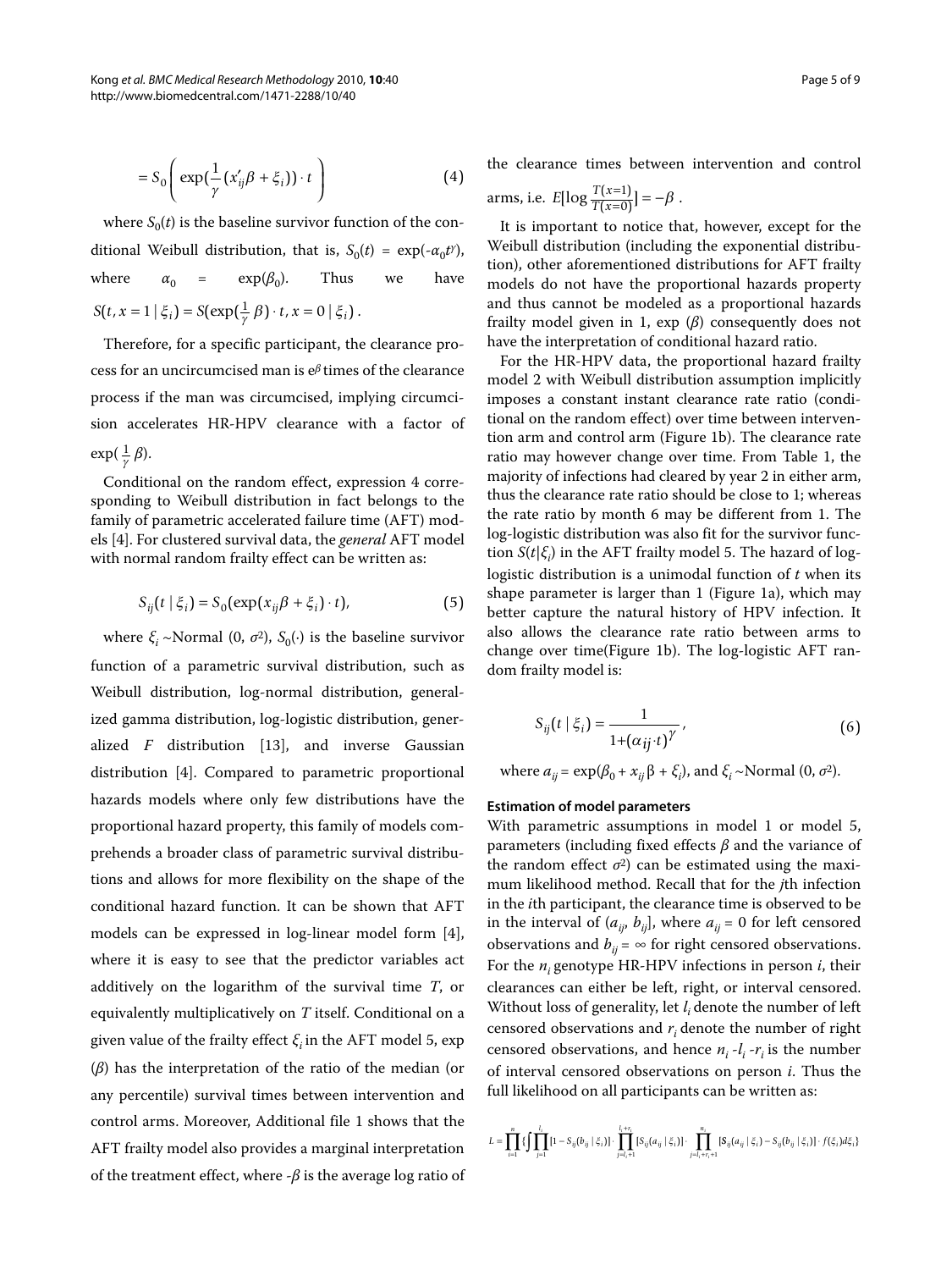where  $S_{ij}(t|\xi_i)$  is the conditional survivor function for the *j*th observation in person *i*, and given  $\xi_i$ , the conditional survivor functions corresponding to the multiple infections within person *i* are independent.

 $f(\xi_i) = \frac{1}{\sqrt{2\pi\sigma^2}} \exp(-\frac{\xi_i}{2\sigma^2})$  is the density function for  $\xi$  $\sigma$  $=\frac{1}{\sqrt{2}} \exp(-\frac{1}{2})$  $2\pi\sigma^2$ 2  $2\sigma^2$ 

the normal random effect *ξi* . The full likelihood is then obtained by integrating over all the possible values of the random effect.

The maximum likelihood estimate (MLE), denoted as

 $\hat{\beta}\,$  and  $\hat{\sigma^2}$  , can be attained by maximizing the likelihood in expression 7 using iterative procedures, and the variance-covariance matrix is estimated as the inverse Hessian matrix. To test the significance of the explanatory variable, i.e.  $H_0$ :  $\beta_k$  = 0, the likelihood ratio (LR) statistic (difference in -2Log(L) between the hierarchical models containing and not containing the variable) can be used by comparing it to a  $\chi^2$  distribution with 1 degree of freedom [\[14](#page-8-8)]. Alternatively, Wald type inference can be drawn with its MLE and variance. For the random effect parameter  $\sigma^2$ , the null hypothesis  $H_0$ :  $\sigma^2 = 0$  corresponds to the situation where all of the observations within a cluster are independent, and thus may be of interest of testing. However, since  $\sigma^2 \ge 0$ ,  $\sigma_0^2 = 0$  is the boundary of the parameter space of  $\sigma^2$ . [\[15](#page-8-9)] showed that the asymptotic distribution of the LR statistic (comparing between the models containing and not containing the random effect) is a 50:50 mixture of the  $\chi_0^2$  and  $\chi_1^2$  distribution. Thus a simple rule of computing P-value for testing  $H_0$ :  $\sigma^2$ = 0 is that if the LR statistic is 0, then *P* = 1; otherwise, the P-value is half of the P-value obtained from comparing the LR statistic to  $\chi_1^2$  distribution [[16\]](#page-8-10).

Since we assume a normal prior on the random frailty effect, the likelihood function normally does not have a close analytical form, although SAS PROC NLMIXED can numerically compute the integrals and maximize the approximated likelihood. The procedure provides commonly estimated statistics such as the MLE, Wald-type confidence intervals, and -2log-likelihood. In order to

perform likelihood ratio inference for a variable, the hierarchical models with and without the variable have to be estimated respectively. The SAS code for analyzing the HR-HPV clearance data using model 2 is listed in Additional file [2](#page-7-6) as an illustration, and relevant computation details are also discussed. The format of the input dataset and some useful options needed when calling the procedure are also described.

# **Results of Study on Male Circumcision Effect on HR-HPV Clearance**

Table 1 (upper panel) shows the enrollment prevalent infection profile for the intervention and the control arms. The number of HR-HPV infections (genotypes) per participant ranges from 1 to 5, indicating cluster size *ni*  [[1,](#page-7-0)[5](#page-7-4)]. The proportion of prevalent infections cleared by each follow-up visit is summarized in the bottom panel of Table 1. By the 6-month visit, 62.2% had cleared in the intervention arm and 58.0% had cleared in the control arm. At the end of the trial (24-month), the majority of the infections had cleared in both arms. It is of interest to see whether clearance was faster in the circumcised men. To estimate the effect of circumcision on HR-HPV clearance, the Weibull frailty model 4 and log-logistic AFT frailty model 6 were applied respectively, and the model parameters were estimated by maximizing the full likelihood given in equation 7. Table 2 lists the parameter estimates from the Weibull frailty model (left panel) and Loglogistic frailty model (right panel) obtained by PROC NLMIXED. The variance estimate for the random effect

 $\xi_i$  from the Weibull model is  $\hat{\sigma}^2 = 0.88$ , and the likelihood ratio test on  $H_0$ :  $\sigma^2$  = 0 yields P-value < 0.0001. The corresponding estimate from the Log-logistic model is

 $\hat{\sigma}^2$  = 0.85 (*P* = 0.002). Therefore, the clearance of multiple infections on the same individual is significantly correlated. Not accounting for the correlation will underestimate the standard error of the treatment effect estimate. The primary interest (circumcision's effect) is reflected by  $\beta_1$ , and the two models yield very similar results. Although the shape of the conditional hazard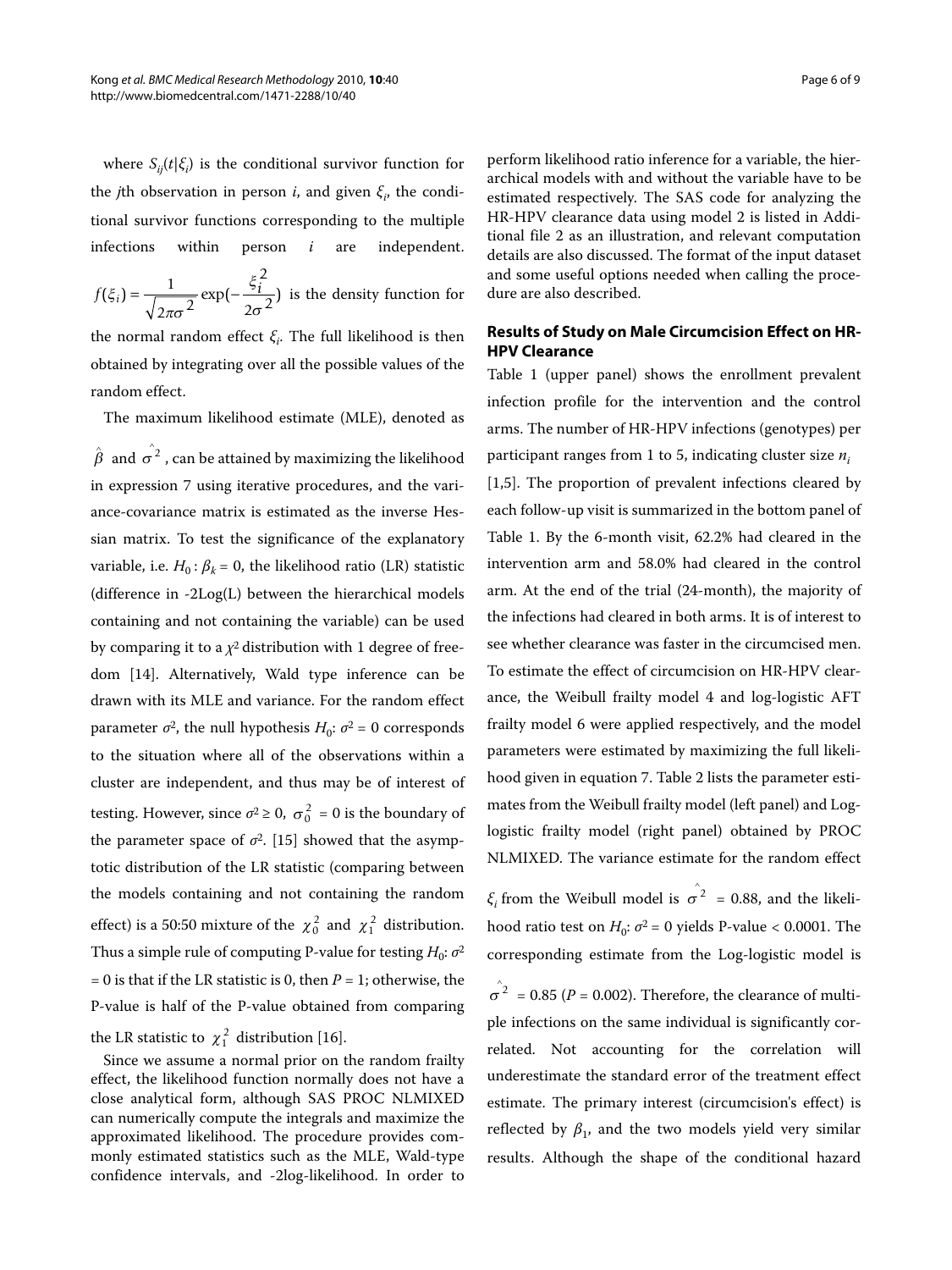|                              |         | Weibull   |                  |                             |         | Log-logistic |                  |                               |  |
|------------------------------|---------|-----------|------------------|-----------------------------|---------|--------------|------------------|-------------------------------|--|
|                              | Est.    | Std. Err. | 95% C.I.         | LR P-<br>value<br>(2-sided) | Est.    | Std. Err.    | 95% C.I.         | LR P-<br>value<br>$(2-sided)$ |  |
|                              | 0.96    | 0.16      | (0.63, 1.28)     |                             | 1.78    | 0.28         | (1.23, 2.33)     |                               |  |
| $\hat{\gamma^1}$             | $-1.59$ | 0.34      | $(-2.25, -0.93)$ | < 0.0001                    | $-1.30$ | 0.17         | $(-1.63, -0.96)$ | < 0.0001                      |  |
| $\hat{\beta_0}$              |         |           |                  |                             |         |              |                  |                               |  |
| $\hat{\boldsymbol{\beta}}_1$ | 0.42    | 0.23      | $(-0.02, 0.87)$  | 0.04                        | 0.45    | 0.22         | (0.02, 0.89)     | 0.03                          |  |
| MSR <sup>2</sup>             | 1.56    | 0.35      | (0.87, 2.24)     |                             | 1.57    | 0.34         | (0.90, 2.24)     |                               |  |

## **Table 2: Parameter estimates from the Weibull and Log-logistic frailty model with normal random effect for studying circumcision's effect on HR-HPV clearance.**

The P-values were all obtained using likelihood ratio (LR) test.

1γ is a nuisance parameter, thus no P-value is presented as no hypothesis testing was performed. 2MSR: median survival time ratio (conditional on the random effect).

<sup>0</sup>Weibull model: MSR = exp(  $\frac{1}{\gamma}$   $\beta_1$ ); Log-logistic model: MSR = exp( $\beta_1$ ).

functions from the two models is different (monotonically decreasing for the Weibull distribution and unimodal for the log-logistic distribution, Figure [1](#page-3-0), the parameter estimates of interest from the two different models are highly comparable. From either model,  $\hat{\boldsymbol{\beta}}_1$  > 0 and the one-sided P-value = 0.02. Therefore, for each man, circumcision could significantly facilitate HR-HPV clearance should the man undergo circumcision. The median clearance time ratio is about 1.6 (95% CI, 0.9-2.2), implying clearance would be about 60% faster if a man was circumcised. HPV infection starts in epidermal basal cells and the virus then moves to epithelial surface [\[17](#page-8-11)], thus removal of foreskin physically removes a reservoire for viral replication, which may be one reason for the faster clearance. 1

There are several limitations of this application, however. One is that it was found that at the follow-up visits, a significant higher proportion of samples collected on circumcised men could not be amplified rendering more missing HPV results in intervention arm. In this illustration, it was assumed that the infection persisted during the interval if the testing result was missing for the follow-up visit at the end of the interval. This may underestimate circumcision's effect. Techniques for dealing with missing data, such as multiple imputation [[18,](#page-8-12)[19\]](#page-8-13), can be utilized for this specific dataset. Another limitation for this study is that the follow-up intervals of 6, 12 and 24 months were too long to capture the clearance of HPV infection. It has been known that the median duration of genital HPV infection in woman is 8 months, and persistent detectable infection rate is approximately 30% after 1 year and 9% after 2 years [\[17](#page-8-11)]. In a recent observational study on men [[20\]](#page-8-14), it is reported that the median time to clearance was 5.9 months (95% CI, 5.7-6.1 months), and 75% infections had cleared by 24 months after initial detection, implying the clearance rate is low when *t* is large. With the effective immune response to HPV, most infections had cleared by 6 months as observed in the trial participants, meaning that there are no data describing the early phase of the clearance process. The limited data determine that there is "little to choose between alternative distributional models" [\[4](#page-7-3)] and different models may yield similar results in the range where data are observed. It is suggested to adopt the model "most convenient for the purpose in hand " [\[4](#page-7-3)]. However, any extrapolation on the functional form of the clearance process from the estimated model should be conducted with caution. This trial was primarily designed to study male circumcision's effect on preventing HIV acquisition. If it is of interest to examine HPV clearance in a future study, the study design should allow for a more frequent testing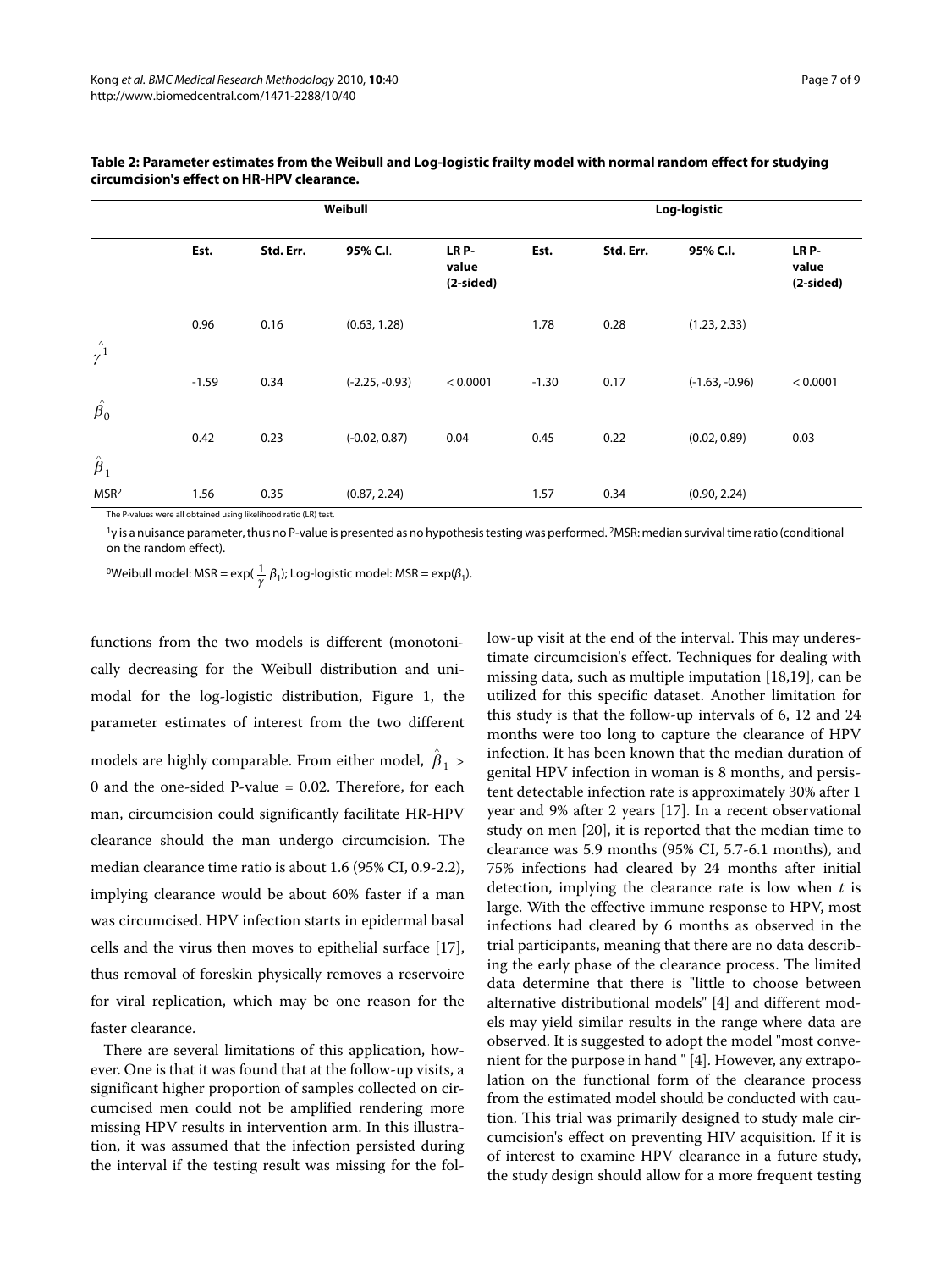interval in order to capture the whole process. The presented parametric frailty models implicitly assume the same conditional baseline hazard functions for the clearance of different genotype infections within an individual. The different genotypes all belong to the papillomavirus family, and the mechanism of immune response is the same when fighting against the different type of HPV infections. Therefore it is reasonable to apply the same form of conditional baseline hazard functions for the clearance of different genotype infections.

## **Conclusion and Discussion**

Arbitrarily censored survival data is not uncommon in epidemiological studies, and the censoring nature should be considered during analysis to reduce estimation bias, or when the disease onset and diagnosis are two steps that need to be differentiated [[7\]](#page-8-1). Moreover, clustered data may arise and the correlation within each cluster should also be accounted for. In the current study we particularly describe the use of parametric frailty models to explore treatment effect's on survival when data are clustered and subject to arbitrary censoring. The two main classes of models are parametric proportional hazards frailty model and accelerated failure time frailty model. Most commonly used survival distributions can be used in these models, providing abundant choices of parametric forms to appropriately model the data of interest. For example, Weibull distribution and Gamma distribution can be used for survival problems where the hazard monotonically changes with time, and log-logistic and log-normal distribution can be used when the hazard is a unimodal function of time. The main advantage of adopting a parametric form is for computational ease. On the other hand, with the presence of arbitrary censoring and clustering, it is difficult to perform model diagnostics on the assumption of the parametric form. A clear understanding of the scientific nature of the problem to be addressed is essential for choosing an appropriate parametric distribution in analysis. When using normal random effect, the presented models can be estimated using SAS PROC NLIMIXED, and the code for analyzing the example HPV dataset is provided in the Additional file [2](#page-7-6). Models with random effects following other distributions may be estimated using PROC NLIMIXED by transforming the normal random effect using appropriate probability transformation function provided by SAS [\[21](#page-8-15)[,22](#page-8-16)]. Alternatively, for gamma frailty model or log-t proportional hazards frailty model for data with arbitrary censoring, the "frailty()" function provided in the R package "survival" can be used.

Genital HPV infection has high prevalence in both men and women, and the high risk types of HPV are well known to be associated with anogenital cancers, especially cervical cancer [\[17\]](#page-8-11). Current diagnostic tools allow

for simultaneous detection of multiple HPV genotypes, though the actual infection or clearance time is unknown. Therefore clustered data with arbitrary censoring are normally generated from such studies. The presented modeling approach can be used to study factors associated with HPV clearance (or persistence), or to compare the clearance process between different genotypes to examine type-specific persistence. However, as pointed earlier, the design for such studies need to allow for appropriate short testing intervals to capture the entire process.

## **Additional material**

<span id="page-7-6"></span><span id="page-7-5"></span>**[Additional file 1](http://www.biomedcentral.com/content/supplementary/1471-2288-10-40-S1.PDF) Log-linear form of the AFT frailty model [Additional file 2](http://www.biomedcentral.com/content/supplementary/1471-2288-10-40-S2.PDF) Preparation for estimation using SAS PROC NLMIXED, and the code for estimating male circumcision effect on HR-HPV clearance**

#### **Competing interests**

The authors declare that they have no competing interests.

#### **Authors' contributions**

All authors made significant contributions to the proposed work, and have read and approved the manuscript. XK contributed to developing the study, analyzing and interpretation of the example dataset, as well as writing the manuscript. KJA, LHM and MCW contributed to the statistical analysis and interpretation, and RHG contributed to the interpretation and writing the manuscript.

## **Acknowledgements**

We owe thanks to the male circumcision trial participants and the Rakai field work teams, without whom we would not have the example dataset. The Rakai trial was supported by a grant (UO1 AI11171-01-02) from the National Institutes of Allergy and Infectious Disease (NIAID), Division of AIDS, National Institutes of Health (NIH), and in part by the Division of Intramural Research, NIAID, NIH.

#### **Author Details**

1Department of Population, Family and Reproductive Health, Bloomberg School of Public Health, Johns Hopkins University, Baltimore, MD, USA, 2Department of Biostatistics, School of Medicine, Virginia Commonwealth University, Richmond, VA, USA, 3Department of Biostatistics, Bloomberg School of Public Health, Johns Hopkins University, Baltimore, MD, USA and 4Department of International Health, Bloomberg School of Public Health, Johns Hopkins University, Baltimore, MD, USA

#### Received: 4 February 2010 Accepted: 6 May 2010 Published: 6 May 2010

#### **References**

- <span id="page-7-0"></span>1. Sun J: The Statistical Analysis of Interval-censored Failure Time Data Springer; 2006.
- <span id="page-7-1"></span>2. Koshiol J, Schroeder J, Jamieson D, Marshall S, Duerr A, Heilig C, Shah K, Klein R, Cu-Uvin S, Schuman P, Celentano D, Smith J: Time to clearance of human papillomavirus infection by type and human immunodeficiency virus serostatus**.** International Journal of Cancer 2006, 119(7):1623-1629.
- <span id="page-7-2"></span>3. Petersen T: Time-Aggregation Bias in Continuous-Time Hazard-Rate Models**.** Sociological Methodology 1991, 21:263-290.
- <span id="page-7-3"></span>4. Collett D: Modelling survival data in medical research Chapman & Hall Ltd: London, New York.
- <span id="page-7-4"></span>5. Lin D: Cox regression analysis of multivariate failure time data: the marginal approach**.** Statistics in medicine 1994, 13:2233-2247.